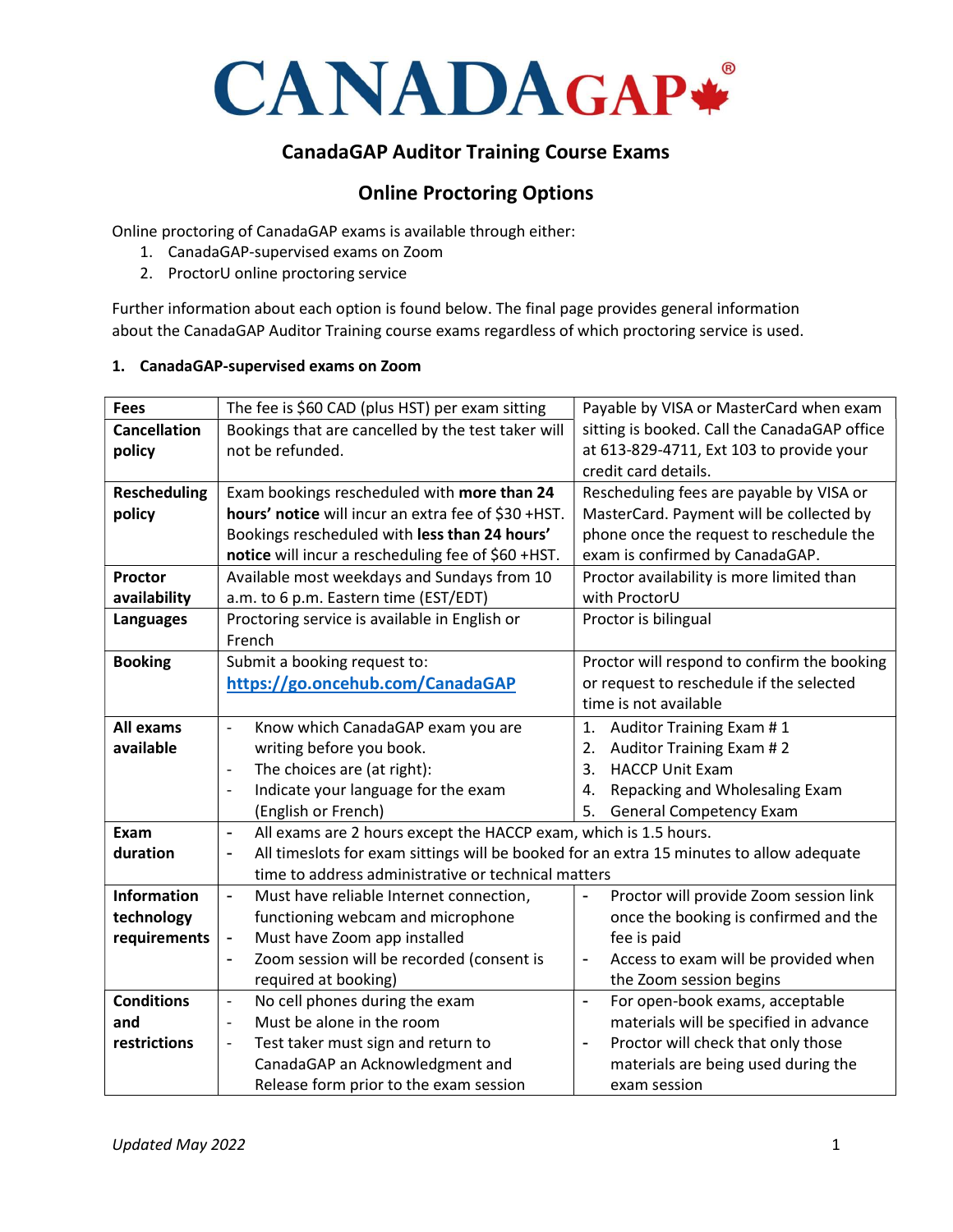## 2. ProctorU online proctoring service

Using ProctorU, you can write your CanadaGAP Auditor Training exam(s) at the time and location of your choosing, provided you have the required technology. Visit the ProctorU portal at https://www.proctoru.com/portal/canadagap for details.

## Technology requirements:

- a. Review the specs and technical requirements at https://www.proctoru.com/portal/canadagap
- b. Google Chrome or Firefox are the preferred browsers to use.
- c. We strongly recommend using ProctorU's online tool to ensure your computer system meets the technical requirements. Click on the 'test equipment' menu tab within the portal.
- d. If you plan on writing the exam in an office environment, please contact your IT administrator for assistance well in advance of your exam(s) to ensure there are no firewall or security related issues that could affect your session.

#### Exam Fees:

- a. The fee is \$25 USD per exam when booked at least 72 hours in advance of your selected exam date.
- b. For more information about fees to book exams on shorter notice, and for policies on cancelling or rescheduling an exam sitting, visit the ProctorU portal and ask your questions in the "Help Center".

#### Languages:

- a. Exams are available in English and French (content translated through CanadaGAP select the 'in French' version).
- b. Proctors do not speak French. ProctorU's exam supervision services are available in English only.

## To schedule your course exam(s) online:

Visit the ProctorU portal at https://www.proctoru.com/portal/canadagap

- a. When using ProctorU for the first time, create a user account (username and password).
- b. Register under the "CanadaGAP" institution.
- c. Select your exam from the following list:
	- "CanadaGAP Auditor Training Course Final Exam # 1" (English or French)
	- "CanadaGAP Auditor Training Course HACCP Unit Exam" (English or French)
	- "CanadaGAP Repacking and Wholesaling Exam" (English or French)

#### Exam Password:

- a. Once your ProctorU booking has been scheduled, CanadaGAP will email you the exam password.
- b. If you book on short notice, or do not receive the password at least 24 hours before your scheduled exam, contact CanadaGAP at admin@canadagap.ca

#### Before the date of your scheduled exam(s):

- a. Familiarize yourself with ProctorU's exam proctoring policies.
- b. Read through ProctorU's 'Exam Readiness Guide' which outlines the steps and expectations so that you have a smooth exam process on the day of your exam.
- c. Please note that CanadaGAP is not responsible for any technical issues experienced by ProctorU users.
- d. Cell phones are not permitted during any of the exams.